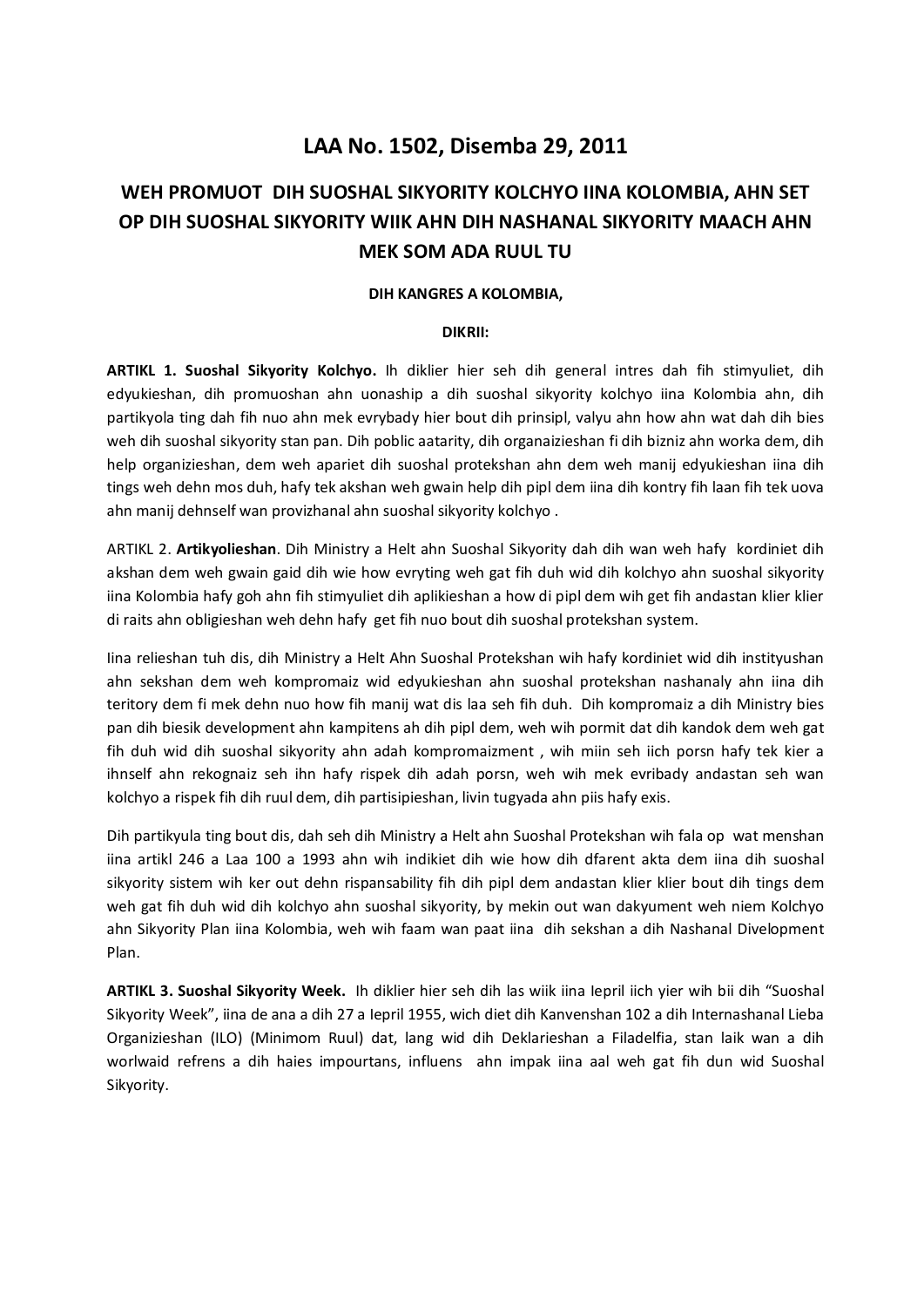**ARTIKL 4. NASHANAL MAACH TUH KOLCHYO AHN SUOSHAL SIKYORITY.** Iina dih taim a dih "Suoshal Sikyority Week", dih Ministry a Helt ahn Suoshal Protekshan ahn dih ada instityushan ahn sekshan dem weh kompromaiz wid edyukieshan ahn suoshal protekshan, nashanal ahn territorial wih plan ahn mek som speshal aktivity hafy go aan iina dih Nashanal Maach Tuh Kolchyo ahn Suoshal Sikyority, widout deh intafier wid dih instityushanal pedagojik activity dem weh dih edyukieshan aatarity dem don gat deh go aan aredy.

Fih divelop dih Maach dehn wi hayfy mex aal kain a activity fih spred roun pedagojik informieshan, motivieshan ahn propaganda lang wid aal dih ada tingz dem tuh, weh dehn tink nesisery bout dih motiv, valyu, rait and obligyeshan weh gat fih duh wid dih suoshal protekshan.

Dehn wih hafy spred roun seh dat wen dih Wiik a Suoshal Sikyority deh go ahn iina di edyukieshan instityushan, work senta, dih aparietiv entity ahn stody senta dem, dehn wih yuuz aal dih wie weh nesisery fih nuo ahn tink bout dih principl ahn valyu a dih suoshal sikyority.

**ARtTIKL 5. Adapshan a dih riijanal Strategy Pruogram fi wan sitiznship wid wan suoshal sikiority kolchyo, Suoshal Sikiority fih evrybady.** Fih put dih Nashanal Maach fih Suoshal Sikiority Kolchyo fih fongshan, dih Ministry a Helt ahn Suoshal Protekshan ahn dih ada instityuushan and section dem weh kompromaiz wid edyukieshan ahn suoshal protekshan iina dih nieshan ahn dih territory dem tu, hafy yuuz as gaid dih Riijanal Strategy Program fih sitiznship wid kolchyo iina dih Suoshal Sikyority. Sikyority Fih Evrybady weh dih Interamerikan Senta a Stody bout Suoshal Sikyoritydh deh duh, wid dih help a dih Internashanal Asosiashan a Suoshal Sikyority ahn dih Iboamerican Organizieshan a Suoshal Sikyority, jos laik how dih Deklarieshan a Guatemala seh, weh dehn siem internashanal organizieshan kom tugyada anh poblish.

**ARTIKL 6. How fih put dih Suoshal Sikyority iina dih stody pruogram dem.** Dih Nashanal Ministry a Edyukieshan bies pan weh seh iina artikl 76 a Laa 115 fram 1994, wih mek poblik how fih put iina dih pedagogik pruojek ahn kurikyula divelopment dem a dih edyukieshan instityushan dem weh deh iina dih kontry, fih stimyuliet dem weh deh stody fih laan fih set op ahn tek uova dih suoshal protekshan deh staat wid dih principl, valyu, dih rait ahn obligieshan dem. weh gat fih wid dem, jos laik how dih jeneral palisy weh egzis seh, ahn iina fors plies aanda dih wie how dih development a dih kampitency a dih sitizn dem.

**ARTIKL 7.** Iina dih taim wen dehn deh ker out dih Suoshal Sikyority Wiik, dih Ministry a Helt ahn Suoshal Protekshan wih hafy gi op som informieshan tu dih nomba Seven Comishan a dih Hous a Reprisentitiv ahn dih Senet a dih Ripoblik bout how dih tings gwain aan ahn dih rizolt a weh dehn deh aten tuh, dih kuality ahn atenshan iina helt, ahn bout dih advaansment a dih wie how dehn deh manij dih work, penshan ahn suoshal sorvis dem.

Iina dih siem wie, iina dih taim wen dehn deh ker out di wiik a Suoshal Sikyority dih Fainanshal Superintndans ahn dih helt Superindendans, wih gi op informieshan tu dih nomba Seven Comishan a dih Hous a Reprisentitiv ahn dih Senet bout how dih tings gwain aan ahn bout dih advaansment ahn rizolt ahn pruoses ahn sangshan dem weh kom out fram how dih pipl dem weh deh manij dih Jeneral Sistem a Suoshal Sikyority weh demde govament pipl weh wih jos menshan ha dih rispansibility fih chek out ahn kantruol.